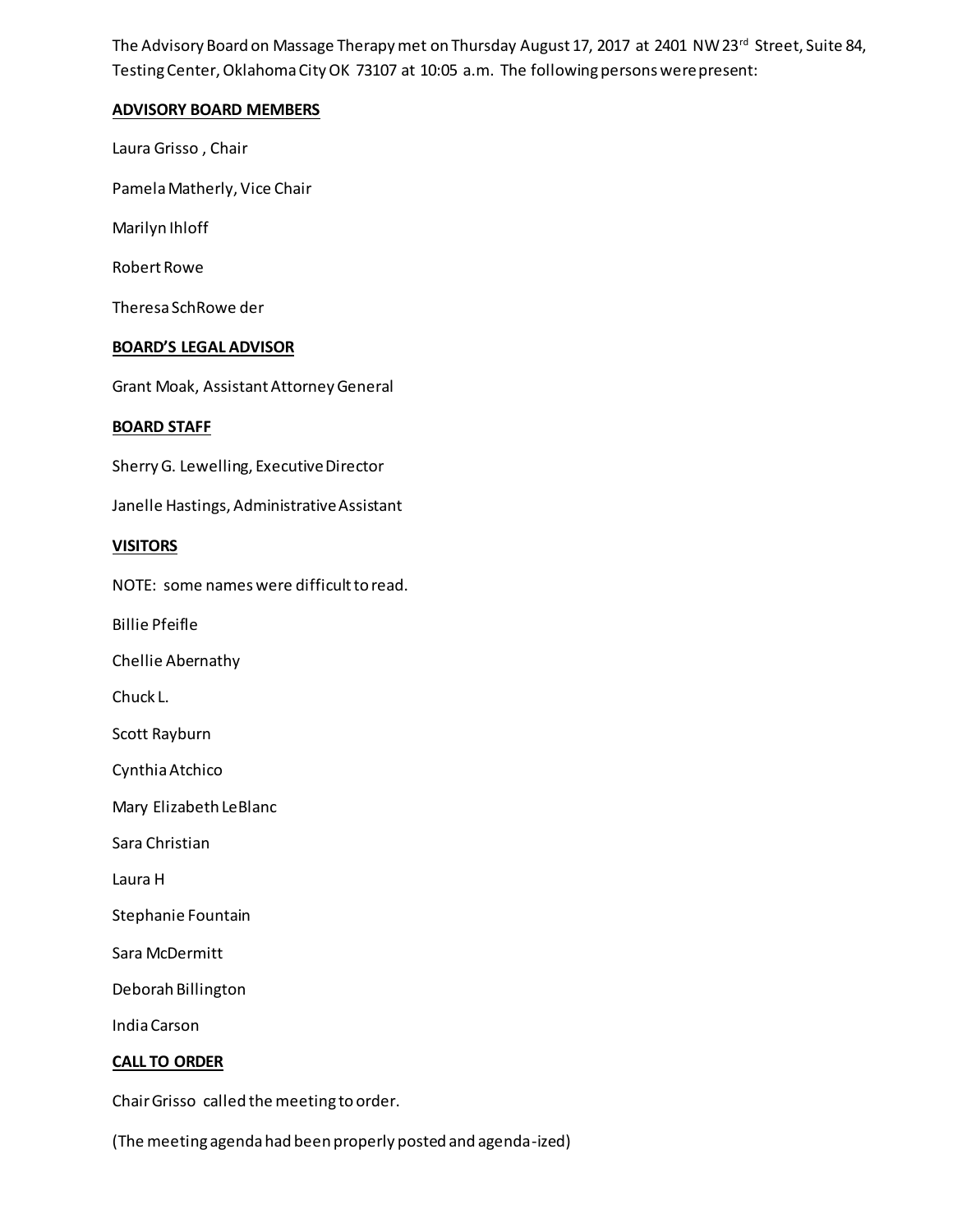Page 2 August 17, 2017 Advisory Board Meeting Minutes

### ROLL CALL

**Quorum was established with roll call. The following persons answered roll call: Grisso , Matherly, Ihloff, Rowe and Schroeder.**

# **PUBLIC COMMENT-OPPORTUNITY FOR THE ADVISORY BOARD TO RECEIVE PUBLIC COMMENT, EACH SPEAKER IS LIMITED TO THREE MINUTES. COMMENTS MUS BE RELATED TO ITEMS LISTED ON THE AGENDA.**

Stephanie Fountain national certified Massage Therapist stated she would like the Board to consider the possibilities for apprenticeship and provided research from other states such as Hawaii, Utah and Florida, that offer apprenticeship. Ms. Lewelling commented that the Board has no jurisdiction over Massage Therapy schools or the programs or curriculum. Mr. Moak said that any changes would require a change to the Massage Therapy Act. ChairGrisso stated this would be a lengthy process and recommended that Ms. Fountain submit her research to the legislative committee for research, then the committee would submit to the board for approval.

## **DIRECTORS REPORT- SHERRY G LEWELLING**

**CHANGE IN STAFF** Ms Lewelling reported that Jennifer McRee had retired from her position with the agency. Also Laura Bryce who handled Massage therapy licenses, was offered another position with another company with more money and potential for growth. She was an amazing young lady and a real asset, who did her homework, if she was not processing license applications for massage therapy she was studying massage therapy. Ms Lewelling stated that a field inspector was temporarily taking over the massage therapy dept as well as the student dept but will be interviewing in the next couple weeks.

**LEGISLATIVE UPDATES-** Ms. Lewelling reported she had visited with several senators recently, all are concerned about and are very supportive of massage therapy legislation this year. Also visited with Sen AJ Griffith, to discuss last year's failure and what suggestions she may have and also about carrying our bills again this year. Ms. Lewelling felt that we would have strong senate support. Ms Lewelling encouraged everyone to contact their state reps If we want to move forward and move the massage industry forward, it starts at the state capitol.

Ms. Chair Grisso also commented that the committees need representation from all over the state not just from Tulsa and Oklahoma City areas and encouraged those in the industry to reach out to their colleagues and have them contact her about serving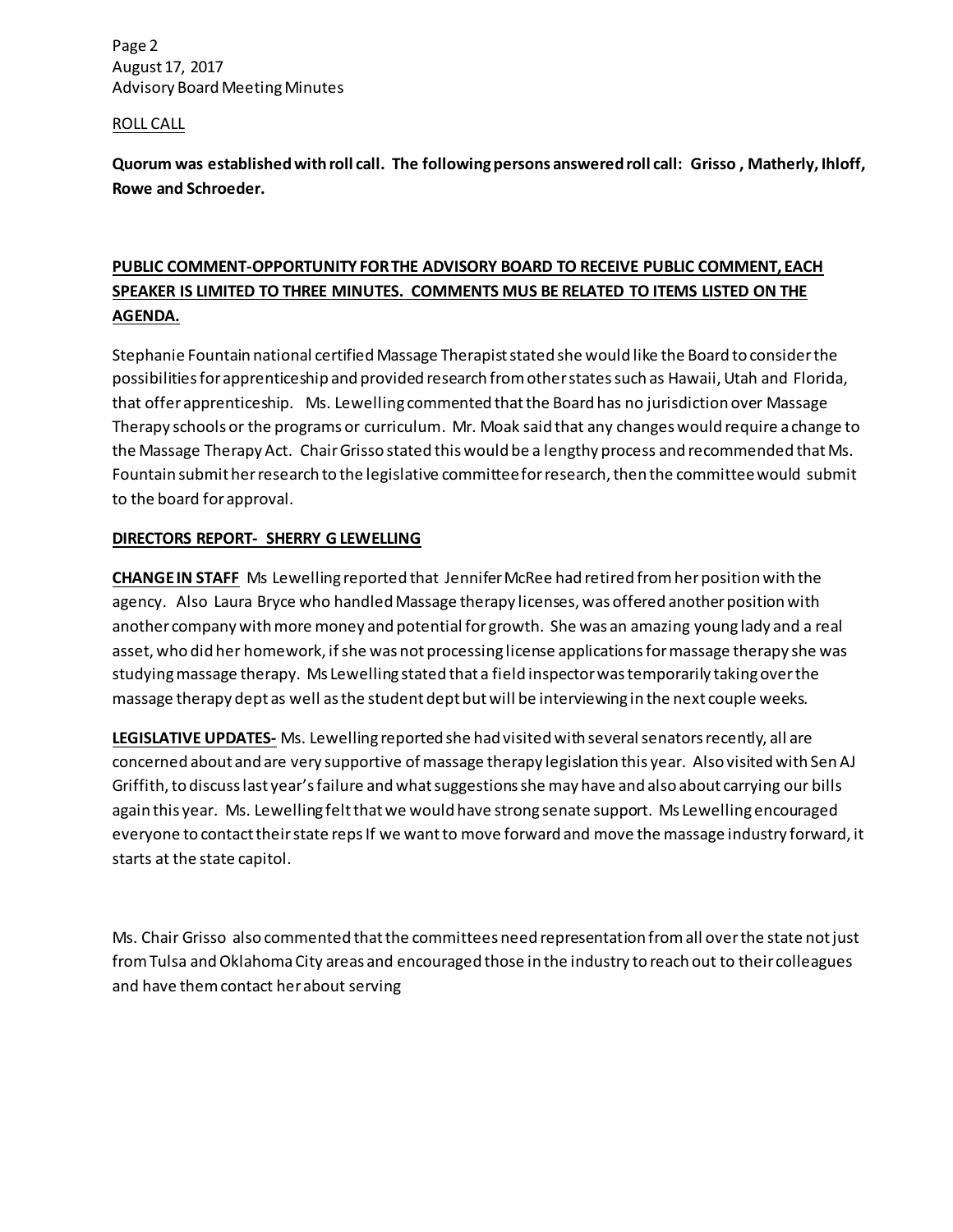## DISCUSSION RE: MASSAGE THERAPY LICENSING ISSUES FOR FUTURE RULE CONSIDERATION-LAURA GRISSO

Discussion concerned items that were not clear in the original statute which led to bill's failure and our main concern was correcting those items.

# CHAIR APPOINTMENT OF COMMITTEES—

Ms. Chair Grisso stated that committee e mails were sent on Monday, August 14 and suggested that the board member representing each committee set up a meeting and elect a chair for that committee. Ms. Lewelling stated that she would need to be a part of those committee meetings and her office was always open for that.

# DISCUSSION OF TIME LINE FOR LEGISLATION –

Ms. Chair Grisso stated our next meeting with be October 19 at 10 am, we will be setting meetings for rest of 2017 and all of 2018 and also would like to have committee suggestions at that time. We need to have our versions ready to OSBCB to give themtime to discuss and vote on it during the November 13, 2017 OSBCB board meeting . Deadline to submit for legislation is December 8, 2017 final drafts due by January 18, 2018 as the session begins February 1, 2018.

FSMTB CONFERENCE UPDATE---Federation of State massage therapy boards, also administer the MBLEX conference September 27-30. Ms. Chair Grisso will be attending this conference in place of Ms. Lewelling who has a Barber conference the week before and will be unable to attend. Ms. Chair Grisso will bring an update of that conference to the October meeting.

# **New Business Not Known Or Which Could Not Have Been Reasonably Foreseen Prior To Posting Of Meeting Agenda.**

Chair Grisso announced the meeting to be adjourned.